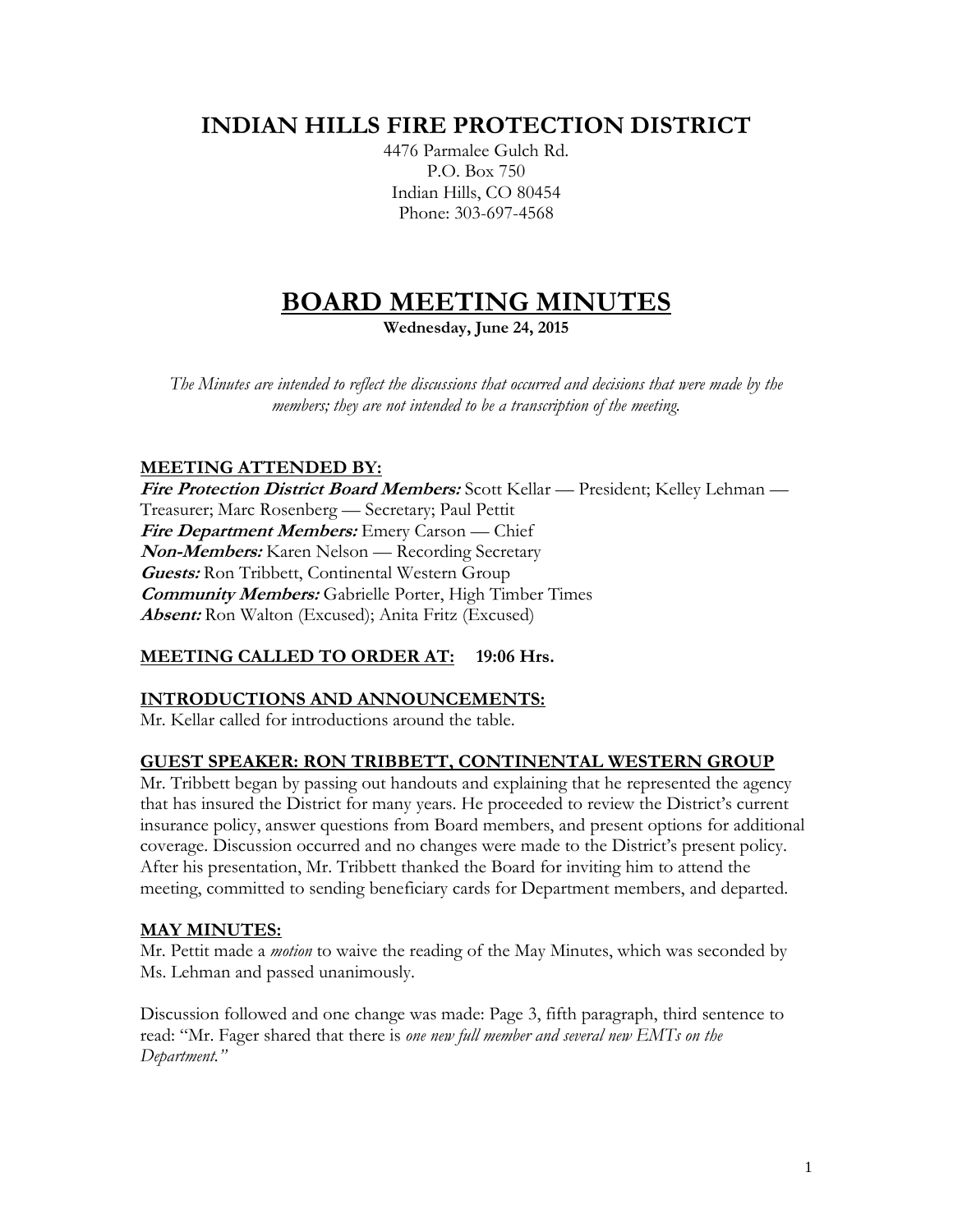Mr. Rosenberg made a *motion* to accept the May Minutes as amended. Ms. Lehman seconded the motion, which passed unanimously.

#### **TREASURER'S REPORT:**

#### **Monthly Financial Reports**

It was noted that District expenses are at 42% as of the end of May. No significant conversation occurred regarding the financial reports.

A request was made to write one additional check:

 $\bullet$  #12630 to BoundTree for \$67.67

Mr. Pettit made a *motion* to approve checks #12614-12630, plus automated payments, credit card expenses, and bank fees. Ms. Lehman seconded the motion, which passed unanimously.

#### **DEPARTMENT/OFFICERS' REPORTS:**

#### **Fire Marshal — Randy Rudloff**

Not present. Mr. Carson shared that the 2015 fire codes have been written and are slated for adoption in 2016. He added that there are many proposed changes that apply to commercial properties.

#### **Chief — Emery Carson**

Mr. Carson distributed a report and began by stating that the District was awarded the EMTS Consolidated Grant. The Department will pay the requisite 50% match, he added. Purchase of items for the grant will be made in July or August.

Annual hose testing has been completed, Mr. Carson continued. The Department did very well, he stated, with only two small hose sections failing.

Next, Mr. Carson reviewed changes that have been made to the Department's new member application form. With guidance from the District's attorney, questions have been added asking if the applicant has ever been arrested or convicted of any crime and, if so, requiring detailed information.

Board members also reviewed an updated copy of the Mt. Lindo lease agreement, which Mr. Carson coordinated. The five-year agreement specifies fees and rules regarding the District's communications equipment that is housed at the Mt. Lindo site.

Mr. Carson concluded his report by announcing that ambulance collections are at just over \$20,000 for the year and by summarizing the calls for the month, which total 12 to date.

#### **Assistant Chief — Marc Rosenberg**

Mr. Rosenberg shared that the apparatus is undergoing annual checkups. In addition, he stated that all fire extinguishers have been inspected and certified, and pump tests are also in progress.

#### **Fire Captain — Scott Case**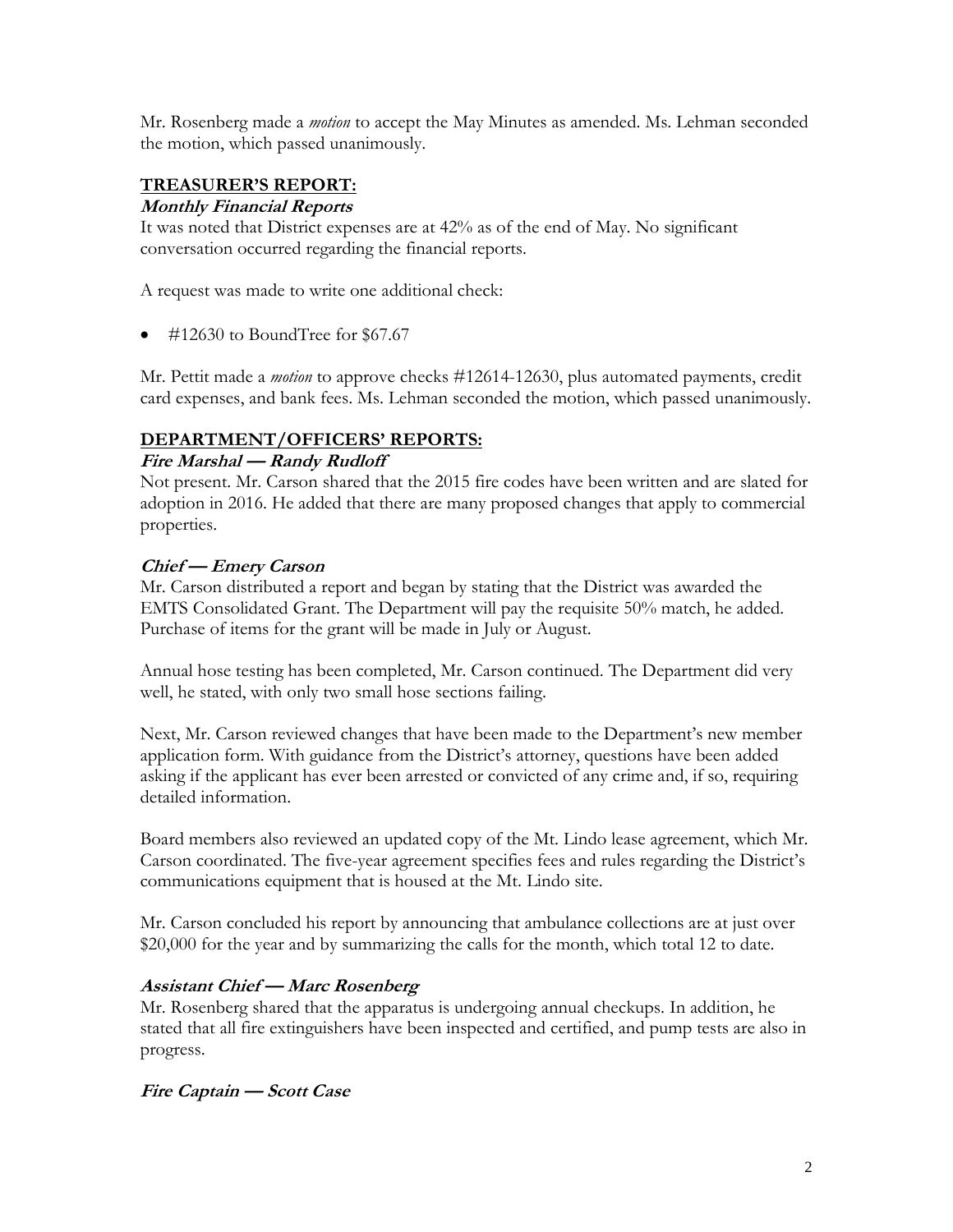Not present.

#### **EMS Captain — Bob Fager**

Not present. Mr. Carson announced that County ambulance inspections would occur on the following day.

#### **OLD BUSINESS:**

#### **Station Repair**

Mr. Carson stated that he would have quotes for getting a new station roof by the following month. He also announced that he would have more information regarding potential station remodeling plans by the next Board meeting as well. Mr. Kellar spoke up to say that the District needs to move on getting roof quotes ASAP.

#### **District By-Laws/Policies Update**

Mr. Kellar reviewed the minor changes that have been made to the District By-Laws, Financial Purchasing Policies, and CORA Policies documents based on feedback from the District's new attorney. He explained that a few sections have been pulled out of the By-Laws and will be put in more appropriate documents, such as the Employee Handbook or Financial Purchasing Policies document.

Mr. Rosenberg made a *motion* to adopt the updated District By-Laws. Ms. Lehman seconded the motion, which passed unanimously.

Mr. Pettit made a *motion* to adopt the updated CORA Policies document. Mr. Rosenberg seconded the motion, which passed unanimously.

Mr. Rosenberg made a *motion* to adopt the updated Financial Purchasing Policies document. Ms. Lehman seconded the motion, which passed unanimously.

#### **Employee Handbook Update**

Mr. Carson said that he has distributed the updated version to members. No feedback has been received yet.

#### **Additional Topic: Slash Collection**

Concern was expressed that the slash collection being held at Parmalee Elementary this summer has not been properly promoted and that the community isn't well informed about it. It was noted that while the District is not hosting the slash collection event this year, it has nevertheless promoted it via signs at the post office, in an article in the recent addition of *Smoke Signals,* as well as on the District's website and Facebook page. Brief discussion followed about how to increase promotion of events such as slash collection and the cancellation of the 4<sup>th</sup> of July fireworks.

#### **NEW BUSINESS:**

#### **Board Officer Elections**

Mr. Pettit made a *motion* to keep all Board officers in their current positions for the following year. Mr. Rosenberg seconded the motion, which passed unanimously.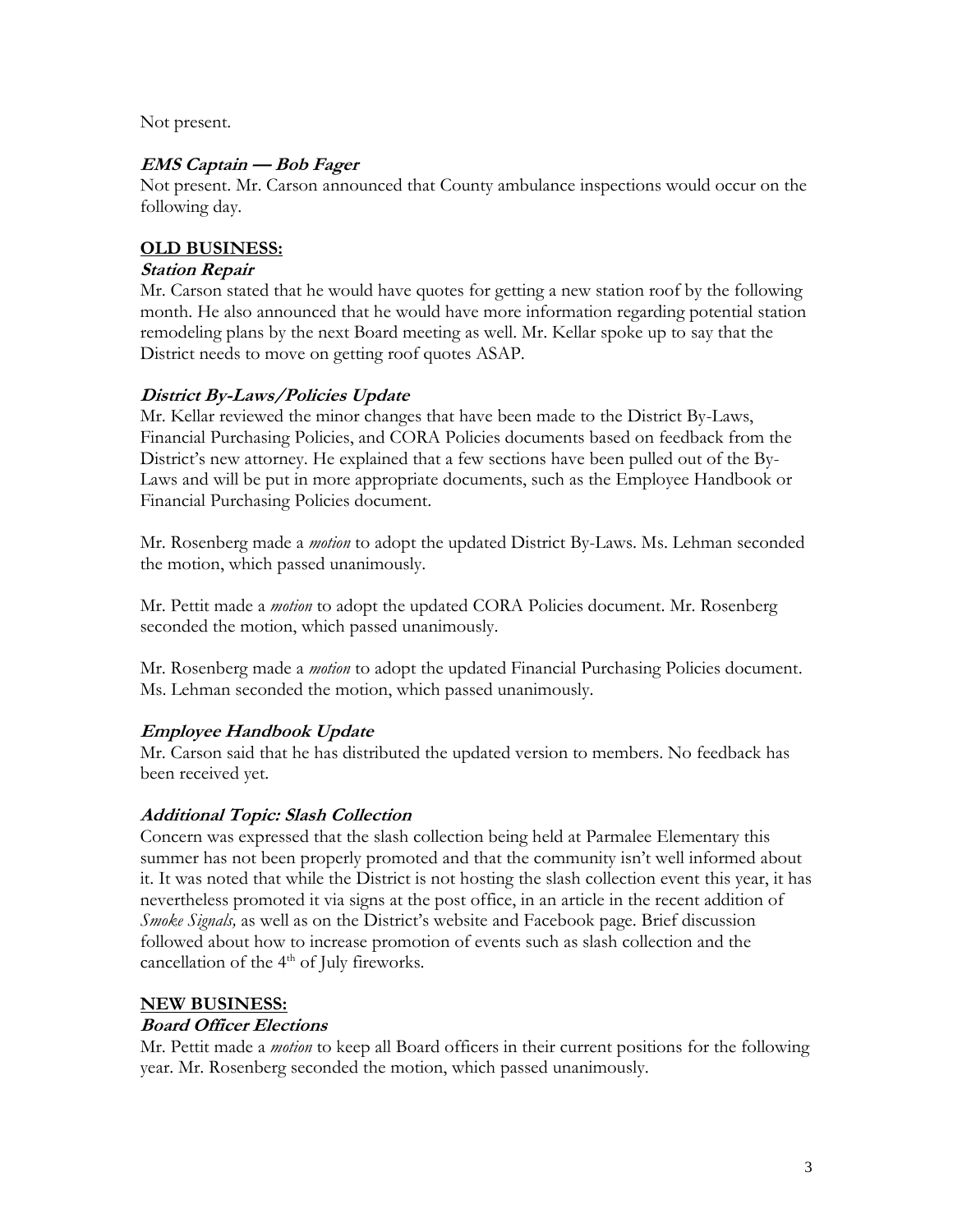As such, Mr. Kellar will remain President, Ms. Lehman will remain Treasurer; and Mr. Rosenberg will remain Secretary for the next year.

#### **Pension Qualification Report**

Mr. Carson announced that statistics have been reviewed and all full members have been deemed eligible of receiving one year of credit toward their pension. Mr. Kellar requested that a summary memo be presented to the Board in the future.

### **4 th of July**

It was announced that an online signup is available for people to volunteer their time to help with the event. Discussion followed about the cancellation of the fireworks show. Mr. Rosenberg noted that the trend is for fire departments to get out of the fireworks business because of safety issues. He added that Indian Hills community members may choose to coordinate a show for next year with Department help.

#### **Chief Review**

Mr. Kellar said that he would ask Mr. Walton to coordinate information gathering as he has in the past regarding Mr. Carson's annual review.

#### **Additional Topic**

Before adjournment, Ms. Fritz showed up in time to answer questions about the District's audit extension. She said she believes the audit will be due at the end of October with the extension. She also committed to looking into why the banking fees seem unusually high.

#### **ADJOURNED AT: 20:30**

There being no more business to discuss, Mr. Pettit made a *motion* to adjourn the meeting. Ms. Lehman seconded the motion, which passed unanimously.

*President:*

*Secretary:*

#### **MOTIONS MADE AND PASSED:**

- To waive the reading of the May Minutes. *Motion made by Mr. Pettit; seconded by Ms. Lehman; unanimous.*
- To accept the May Minutes as amended. *Motion made by Mr. Rosenberg; seconded by Ms. Lehman; unanimous.*
- To approve checks #12614-12630, plus automated payments, credit card expenses, and bank fees. *Motion made by Mr. Pettit; seconded by Ms. Lehman; unanimous.*
- To adopt the updated District By-Laws. *Motion made by Mr. Rosenberg; seconded by Ms. Lehman; unanimous.*
- To adopt the updated CORA Policies document. *Motion made by Mr. Pettit; seconded by Mr. Rosenberg; unanimous.*